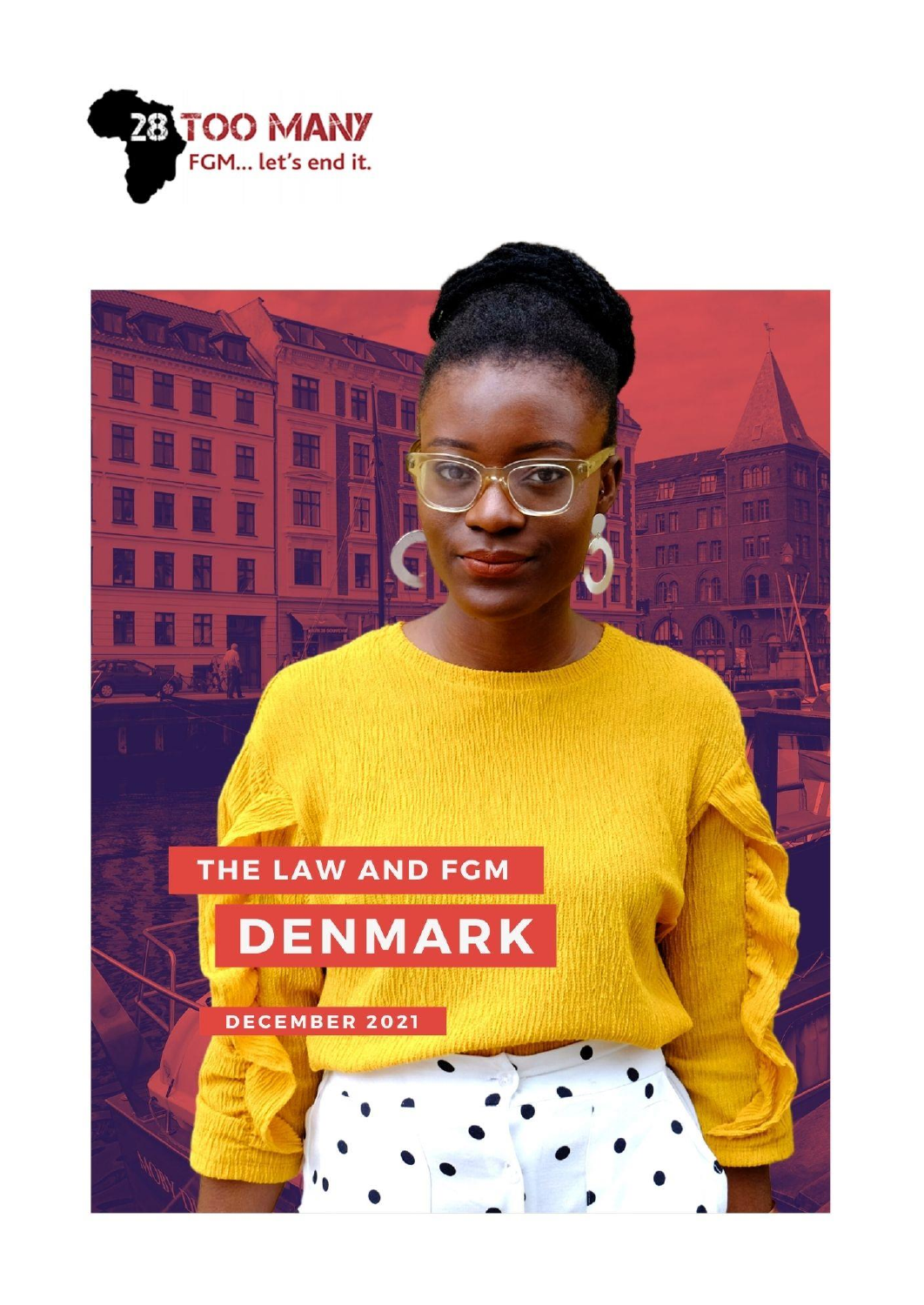# **National Legal Framework**

### **Overview of National Legal Framework in Denmark**

### *National legislation:*

|              | Specific law/provision criminalising FGM                                   |
|--------------|----------------------------------------------------------------------------|
|              | Provides a definition of FGM                                               |
| $\checkmark$ | Criminalises the performance of FGM                                        |
| $\checkmark$ | Criminalises the procurement, arrangement and/or assistance of acts of FGM |
| X            | Obligation to report incidents of FGM to the authorities                   |
| $\checkmark$ | Criminalises the participation of medical professionals in acts of FGM     |
| X            | Extraterritorial application regardless of double criminality              |

### **Introduction**

Denmark is a country in northern Europe with an estimated population of 5.8 million.<sup>1</sup> Denmark is a constitutional monarchy with a parliamentary democracy. It has a civil-law legal system.

### **FGM Prevalence**

There is no current or representative data available on the prevalence of female genital mutilation (*FGM*) among women and girls living in Denmark.

It is known that 15,116 female migrants and their daughters were living in Denmark in 2011, more than half of whom (8,220) originated from Somalia, a country with a very high prevalence of FGM. However, it is not known how many of those female migrants and their daughters had undergone FGM.<sup>2</sup>

The European Institute for Gender Equality estimated in 2021 that between 1,408 and 2,568 girls up to the age of 18 living in Denmark are at risk of FGM. The girls mostly originate from Iraq and Somalia, with smaller groups originating from Egypt, Eritrea, Ethiopia, Sierra Leone and Sudan.<sup>3</sup>

## **National Legal Framework**

### **General Law**

FGM is criminalised in Denmark under a specific provision in general criminal law. **Article 245a of the Danish Criminal Code (2005)** (the *Criminal Code*) criminalises excising or otherwise removing, in whole or in part, female external genitalia by committing an act of violence, with or without consent.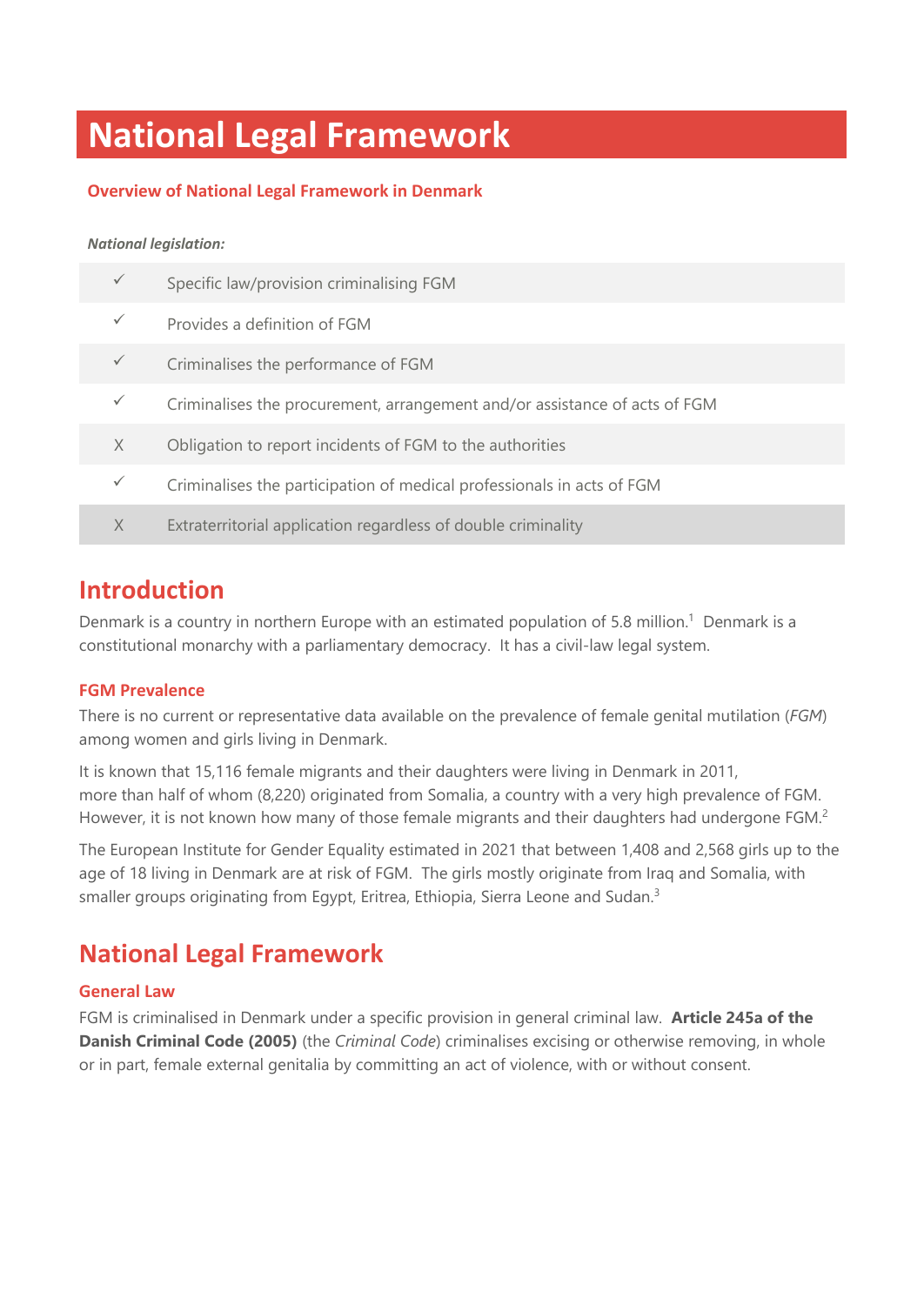### **Definition of FGM**

**Article 245a** defines FGM as excising or otherwise removing, in whole or in part, female external genitalia. This is in line with the definition of FGM given by the World Health Organization; however, it omits other types of injuries for non-medical reasons, such as pricking, scraping and cauterising the genital area (which is classed as Type IV). 4

### **Women and Girls of All Ages**

The performance of FGM on women and girls of all ages has been criminalised in Denmark. **Article 245a** does not contain an age restriction.

### **Procuring, Aiding and Abetting**

Procuring, aiding and abetting FGM are criminalised in Denmark through general criminal law, which treats any accomplice equally to a perpetrator. **Article 23(1) of the Criminal Code** prescribes that the penalty provided for by law for an offence applies to anyone who contributed to the commission of an offence by instigation, advice or action.

### **Allowing the Use of Premises**

Allowing the use of premises for the purpose of FGM is (most likely) criminalised in Denmark through general criminal law. It is very likely that allowing the use of premises would qualify as contributing to the commission of an offence by action under **Article 23(1)**.

### **Providing or Possessing Tools**

Providing (specific) tools for the purpose of FGM is (most likely) criminalised in Denmark through general criminal law. It is very likely that providing (specific) tools would qualify as contributing to the commission of an offence by action under **Article 23(1)**.

It is not clear whether possessing (specific) tools for the purpose of FGM has been criminalised in Denmark. **The Criminal Code** does not contain a general provision on preparation, but does maintain a wide definition of an 'attempt'. **Article 21(1)** describes an 'attempt' as an act intended to promote or bring about the commission of an offence when the offence is not yet committed.

Possessing (specific) tools for the purpose of FGM could be said to qualify as promoting the offence. **Article 21(2)** does prescribe that punishments may be lowered in case of an attempt, particularly when the act demonstrates 'little strength or persistence in the criminal intention'. However, **Article 23** prescribes that an attempt shall not be punishable if the perpetrator voluntarily, and not because of any external circumstances, hinders the commission of the offence, refrains from committing the offence or obstructs the commission. When someone only possesses (specific) tools, this person can still change his or her mind. However, it is not clear at what point a person should have that epiphany for the act not to be punishable.

### **Failure to Report FGM**

Failing to report FGM has not been criminalised in Denmark; however, there is an obligation under general civil law to notify the authorities in cases of girls under the age of 18.

**Article 153 of the Consolidation Act on Social Services** (the *Consolidation Act*) prescribes that persons providing public services or with public functions must notify the municipal authorities if, during their work, they become aware of any circumstances that indicate that: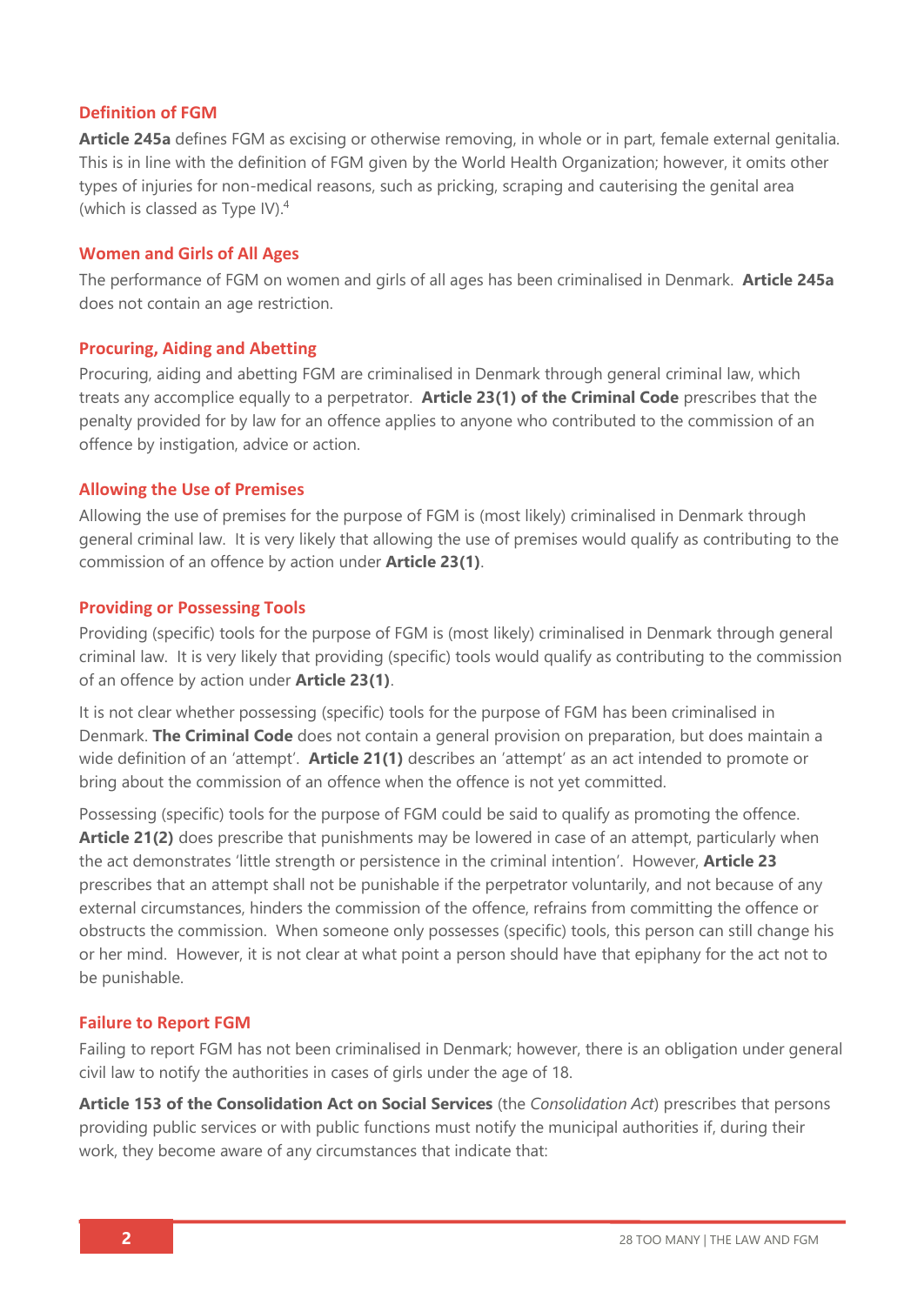- (i) a child or person under the age of 18 may need special support; or
- (iv) a child or person under the age of 18 has been exposed to abuse.

**Article 154 of the Consolidation Act** prescribes that all persons must notify the municipal authorities if they become aware that a child or person under the age of 18 is being abused or neglected or is living in conditions endangering the child's health and/or development.

These obligations to notify the authorities would most likely apply both in cases where FGM has been committed against a girl under the age of 18 and where FGM is planned to be committed against a girl under the age of 18.

**Article 49a(1) of the Consolidation Act** prescribes that, *inter alia*, schools, school recreation services, healthcare workers, doctors, day care and leisure centres, the Family Court and authorities may exchange private information relating to personal and family circumstances of a child with one another if it is considered necessary in the context of early or preventive cooperation on vulnerable children.

### **Medicalised FGM**

Medicalised FGM is criminalised in Denmark under **Article 245a of the Criminal Code**, since there is no specific provision on medicalised FGM in the Criminal Code, nor on malpractice by a licensed medical professional or medical quackery.

### **Extraterritoriality**

The Criminal Code extends extraterritorial application of Danish criminal law to the commission of FGM abroad. Under **Article 7(1)(2)(a) of the Criminal Code**, Danish criminal law applies to FGM committed abroad if the perpetrator is a Danish national, a resident in Denmark or has a similar permanent residence in Denmark, and also had one of those connections to Denmark at the time of the offence.

Under **Article 7a(1) in conjunction with Article 7a(2)(5) of the Criminal Code**, Danish criminal law applies to anyone who commits FGM abroad against a woman or girl who is a Danish national, a resident in Denmark or has a similar permanent residence in Denmark, as long as FGM has also been criminalised in the country where it was committed (double criminality).

### **Penalties**

There are penalties for committing FGM and crimes related to FGM in Denmark.

- **Article 245a of the Criminal Code** prescribes a sentence of *up to six years' imprisonment* for committing FGM.
- **Article 246 of the Criminal Code** prescribes that, if the assault has been of a serious nature or has resulted in particularly serious injuries or death, the sentence may be increased to *up to ten years' imprisonment*. The Criminal Code does not, however, define what would qualify as 'particularly serious injuries'.

Under **Article 23(1)**, those who procure, aid and abet FGM may receive the same maximum sentence under **Article 245a** or **Article 246**. However, **Article 23(1)** also prescribes that the sentence may be reduced if the accomplice only intended to provide minor assistance or strengthened a criminal intention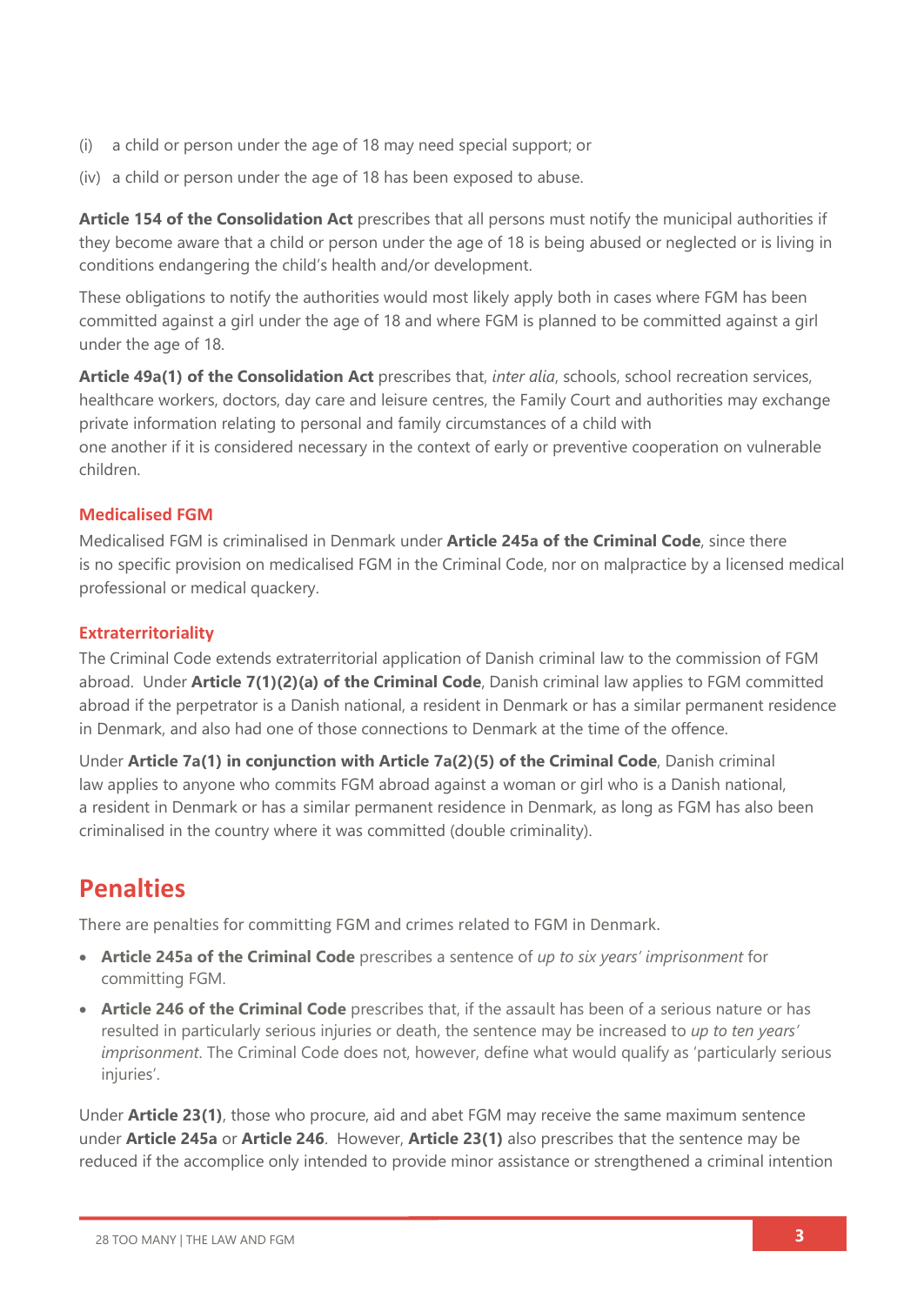that had already been formed. It will be up to the discretion of a judge to decide what would be appropriate.

The Criminal Code does not contain a provision setting a limit to the sentence someone may receive for an attempt; however, **Article 21(2)** does prescribe that the sentence prescribed for an offence may be reduced for an attempt that particularly demonstrates 'little strength or persistence in the criminal intention'.

## **Protection**

### **Protecting Uncut Women and Girls**

Uncut girls can be protected through child protection laws in general civil law. Under the **Consolidation Act,** support and measures are available to children with special needs. **Article 46(1)** prescribes that the purpose thereof shall be to secure the best interest of the child and shall be designed to, *inter alia*, promote the health and welfare of the child (**Article 46(1)(4)**).

**Article 50(1)** prescribes that, when a child is considered to be in need of special support, the local authority shall investigate the child's circumstances. Under **Article 50(2)**, the investigation will focus on, *inter alia*, the child's:

- development and behaviour (**Article 50(2)(1)**);
- health (**Article 50(2)(4)**); and
- other relevant issues (**Article 50(2)(6)**).

**Article 50(6)** prescribes that the investigation shall result in a reasoned decision as to whether there are grounds for implementing measures and the nature of such measures. Under **Article 52(2)**, measures may only be implemented after the completion of an investigation. However, if made necessary by special circumstances, provisional or immediate measures may be implemented in parallel with the investigation.

**Article 52(1)** prescribes that the local authority shall decide on measures when it is considered essential in the view of the special support needs of a child. Such measures may entail, *inter alia*:

- practical, educational or other support in the home (**Article 52(3)(2)**);
- placement of the child outside of the home (**Article 52(3)(7)**); and
- other assistance aimed at providing counselling, treatment and practical and educational support (**Article 52(3)(9)**).

Measures under **Article 52(3)** are subject to the consent of the parent and the child above the age of 14, as prescribed by **Article 52(1)**.

Under **Articles 57a** and **58**, it is also possible to take measures without the consent of the parents or the child above the age of 14. **Article 57a(1)** prescribes that the local authority can impose a parental order on a parent where there is a risk that the development of a child is at risk due to failure of the parent to fulfil parental responsibilities, *inter alia*, if under **Article 57a(2)(4)** there is information available on the parent's refusal to cooperate with the relevant authorities in resolving the child's problems. Under **Article 57a(3)**, an order may, *inter alia*, provide that the recipient shall participate in meetings with relevant authorities on the solution of the child's problems.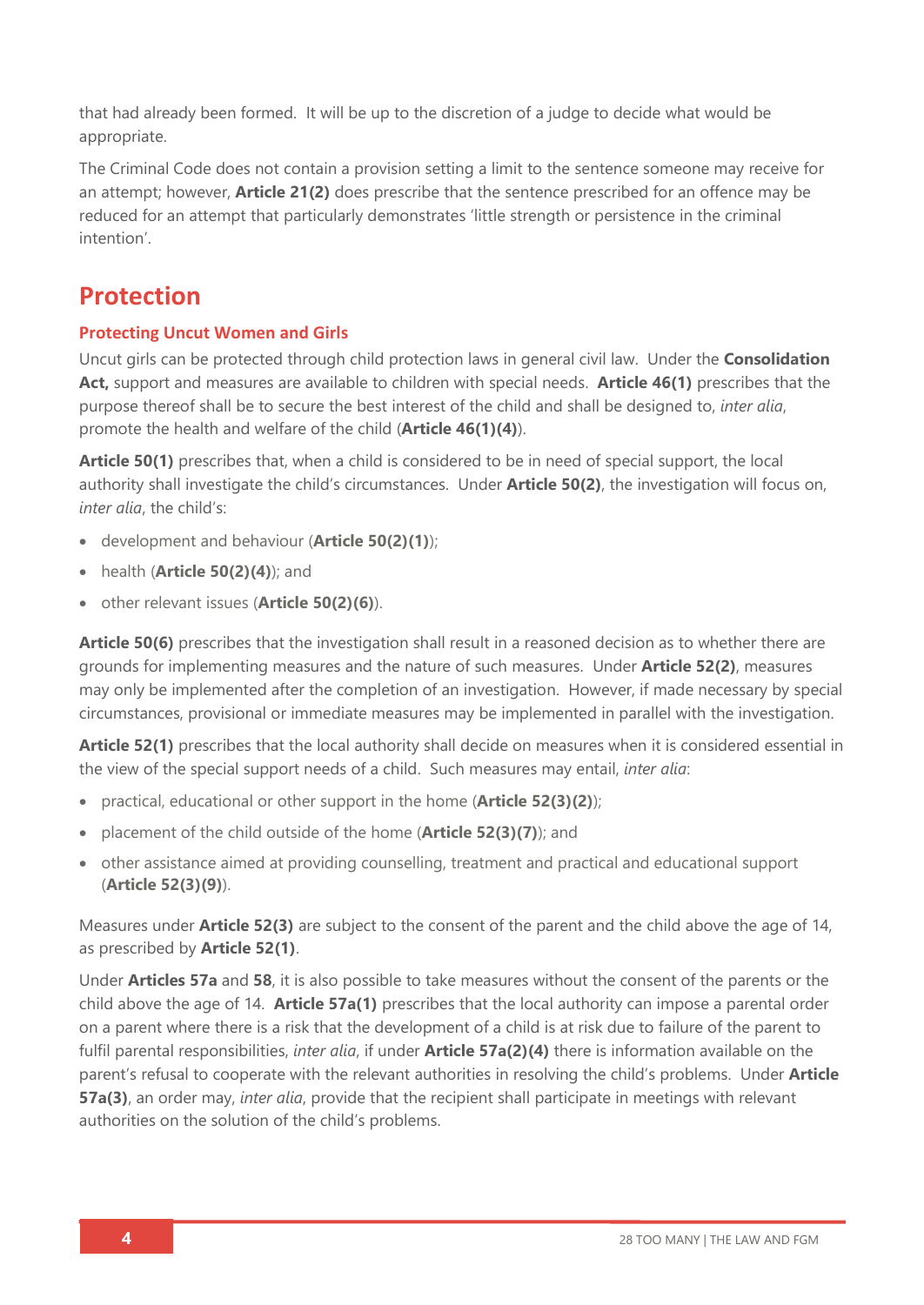Under **Article 58**, a child can be placed out of home without the consent of the parents. **Article 58(1)** prescribes that the Children and Young Persons Committee may without the consent of the parent(s) decide that the child shall be placed out of the home:

- where there is a manifest risk that the health or development of the child may be seriously impaired by, *inter alia*, inadequate care or treatment of the child; and
- there are reasonable grounds for believing that the problems cannot be resolved during the child's continued stay at home.

There are no specific or general laws protecting uncut women, aside from general criminal law.

### **Government Obligations**

Denmark has a fairly recent **National Action Plan** for prevention of honour-related conflicts and negative social control, which also covers FGM.<sup>5</sup> However, the National Action Plan places the responsibility for FGM-registration and prevention policy mostly at the local authority level.

According to a study by Christoffersen *et al.*, this is poorly coordinated, and local authorities vary in their commitment to FGM prevention. Out of 98 municipalities, 67 answered a questionnaire, of which 46 municipalities (68.7%) answered that they have not implemented an action plan on FGM, they have not included FGM in other action plans, nor or are they developing an action plan on FGM. 6

## **Implementation of The Law**

### **Court Cases**

There are no Danish court cases in relation to FGM known to 28 Too Many.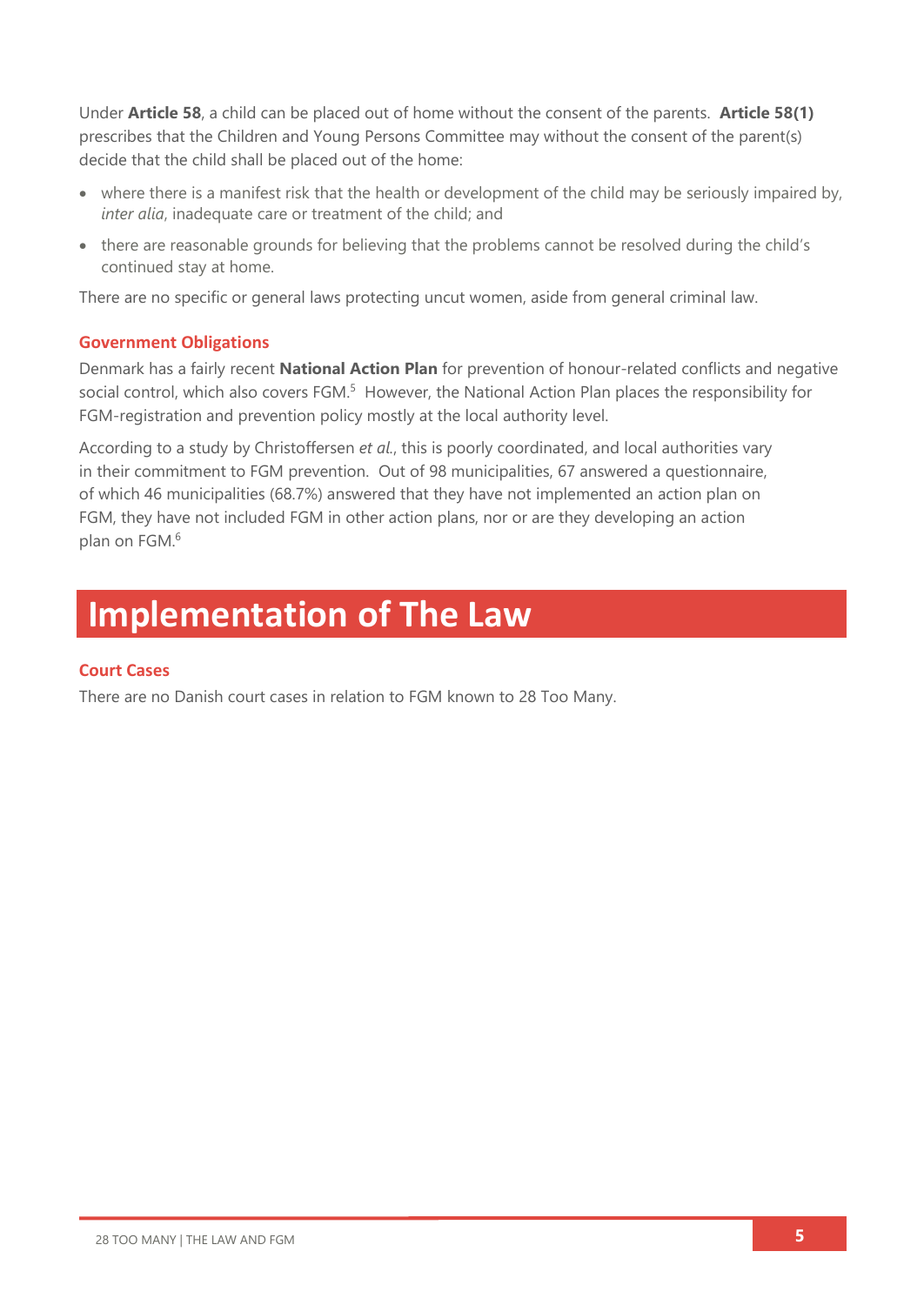## **Conclusions and Recommendations**

### **Conclusions**

FGM is criminalised in Denmark under a specific provision in general criminal law, **Article 245a of the Criminal Code**. The definition of 'FGM' maintained in the law would at least cover Types I to III, but omits other types of injuries for non-medical reasons. **Medicalised FGM** is not specifically addressed, but is likely to be covered by the general criminality of FGM.

**Procuring, aiding and abetting** FGM are criminalised in Denmark through general criminal law. All participants in such an offence are equally liable.

Under general civil law, persons providing public services or having public functions have an **obligation to report** in cases where FGM has been performed or is imminent.

The Criminal Code extends **extraterritorial application** to the performance of FGM abroad, regardless of double criminality, if the *perpetrator* has Danish nationality or is a resident of Denmark. If only the *victim* has Danish nationality or is a resident of Denmark, double criminality is required.

### **Recommendations**

We recommend that Denmark amend the definition of 'FGM' maintained in the law to fully correspond to the definition given by the WHO.

We recommend that Denmark remove the requirement of double criminality in cases where FGM has been performed abroad and only the victim has Danish nationality or is a resident of Denmark.

We also recommend that Denmark instate a system similar to the British Female Genital Mutilation Protection Orders to guarantee the efficient protection of girls and women at risk of FGM and other harmful traditional practices.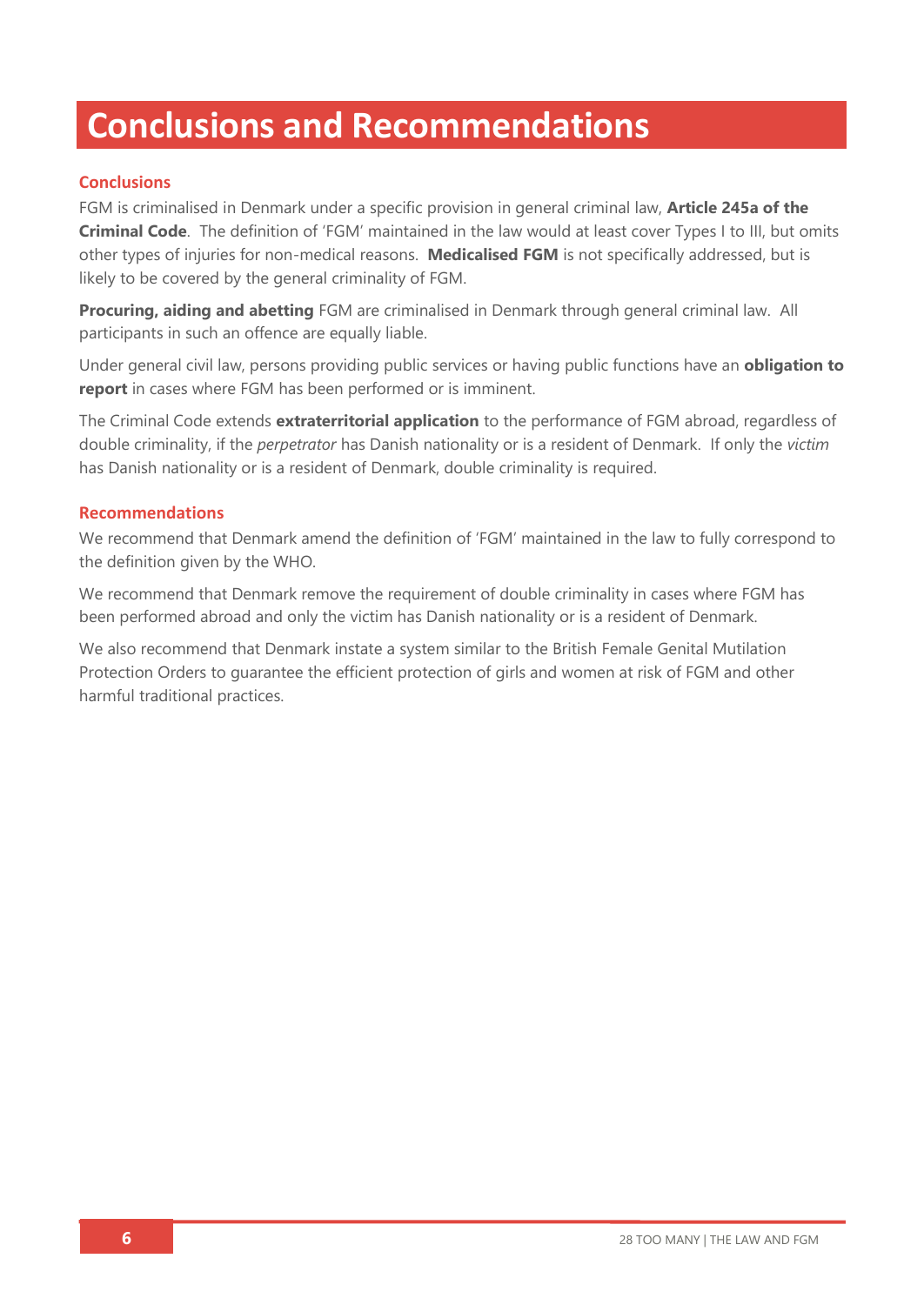# **Appendix I: International and Regional Treaties**

| <b>DENMARK</b>                                                                                                   | <b>Signed</b>        | Ratified/<br><b>Acceded</b> | <b>Reservations on</b><br>reporting? |  |  |
|------------------------------------------------------------------------------------------------------------------|----------------------|-----------------------------|--------------------------------------|--|--|
| <b>International</b>                                                                                             |                      |                             |                                      |  |  |
| <b>International Covenant on Civil &amp; Political Rights</b><br>$(1966)$ $(ICCPR)^7$                            | $\checkmark$<br>1968 | $\checkmark$<br>1972        | <b>No</b>                            |  |  |
| <b>International Covenant on Economic, Social &amp;</b><br>Cultural Rights (1966) (ICESCR) <sup>8</sup>          | $\checkmark$<br>1968 | $\checkmark$<br>1972        | <b>No</b>                            |  |  |
| <b>Convention on the Elimination of All forms of</b><br>Discrimination Against Women (1979) (CEDAW) <sup>9</sup> | $\checkmark$<br>1980 | $\checkmark$<br>1983        | No                                   |  |  |
| Convention on the Rights of the Child (1989) (CRC) <sup>10</sup>                                                 | $\checkmark$<br>1990 | $\checkmark$<br>1991        | No                                   |  |  |
| <b>Regional</b>                                                                                                  |                      |                             |                                      |  |  |
| <b>Istanbul Convention<sup>11</sup></b>                                                                          | $\checkmark$<br>2013 | $\checkmark$<br>2014        | No                                   |  |  |
| European Convention on Human Rights <sup>12</sup>                                                                | $\checkmark$<br>1950 | $\checkmark$<br>1953        | No.                                  |  |  |

**'Signed'**: a treaty is signed by countries following negotiation and agreement of its contents.

**'Ratified'**: once signed, most treaties and conventions must be ratified (i.e. approved through the standard national legislative procedure) to be legally effective in that country.

**'Acceded'**: when a country ratifies a treaty that has already been negotiated by other states.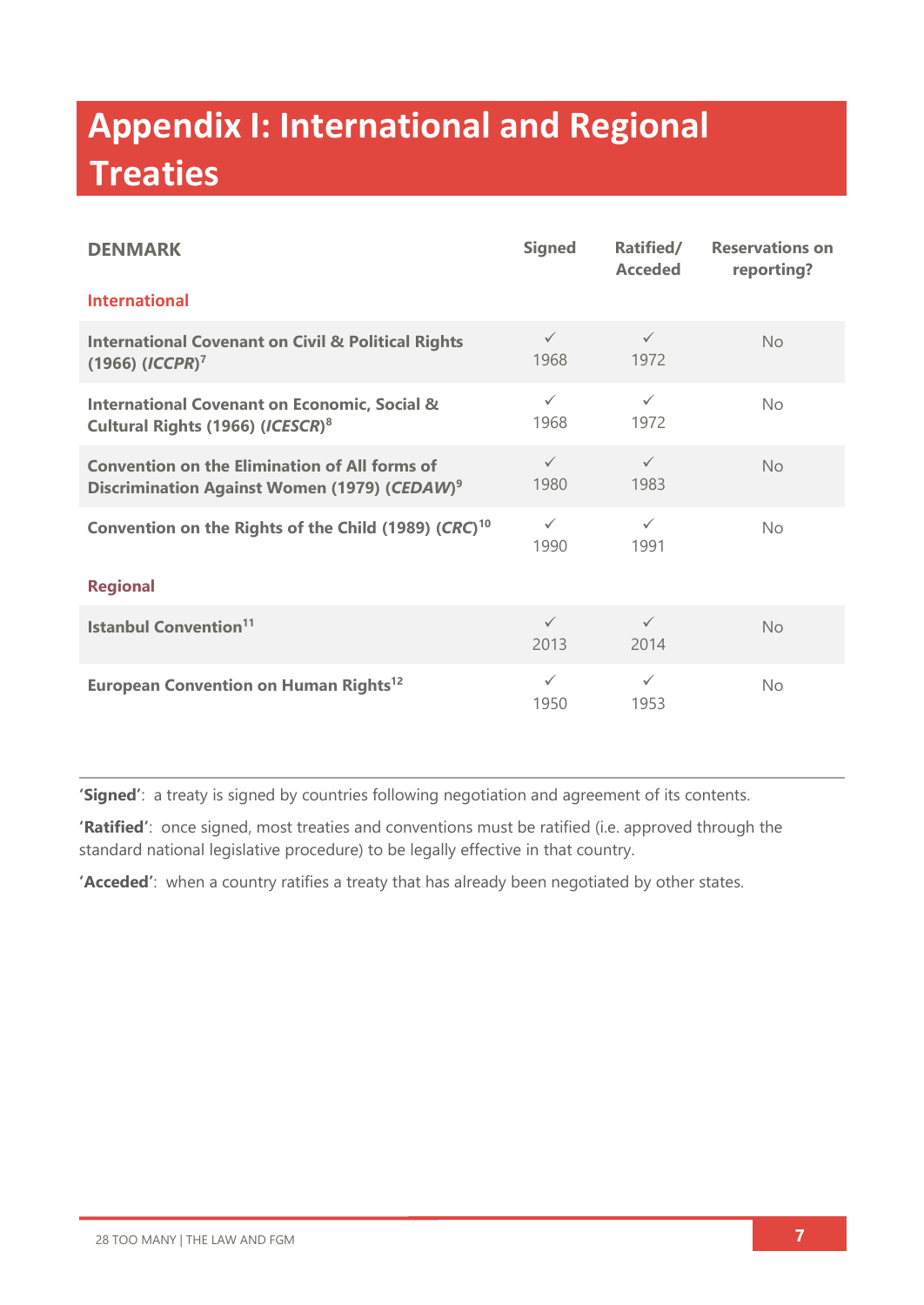# **Appendix II: National Laws**

## **Criminal Code**

### **Art. 7**

- (1) Under dansk straffemyndighed hører handlinger, som foretages inden for et fremmed myndighedsområde af en person, der på tidspunktet for sigtelsen har dansk indfødsret, er bosat i den danske stat eller har lignende fast ophold her i landet, hvis
	- 1) handlingen også er strafbar efter lovgivningen på gerningsstedet (dobbelt strafbarhed) eller
	- 2) gerningsmanden også på gerningstidspunktet har den nævnte tilknytning her til landet og handlingen
		- a) omfatter seksuel udnyttelse af børn eller kvindelig omskæring eller
		- b) er rettet mod nogen, der på gerningstidspunktet har den nævnte tilknytning her til landet.
- (2) Under dansk straffemyndighed hører endvidere handlinger, som foretages uden for et myndighedsområde af en person, der på tidspunktet for sigtelsen har den i stk. 1 nævnte tilknytning her til landet, hvis handlinger af den pågældende art kan medføre højere straf end fængsel i 4 måneder.
- (3) Stk. 1, nr. 1, og stk. 2 finder tilsvarende anvendelse med hensyn til handlinger foretaget af en person, som på tidspunktet for sigtelsen har indfødsret eller er bosat i Finland, Island, Norge eller Sverige, og som opholder sig her i landet.

### **Art. 7a**

- (1) Under dansk straffemyndighed hører handlinger, som foretages inden for et fremmed myndighedsområde, og som er rettet mod nogen, der på gerningstidspunktet har dansk indfødsret, er bosat i den danske stat eller har lignende fast ophold her i landet, hvis handlingen også er strafbar efter lovgivningen på gerningsstedet (dobbelt strafbarhed) og efter dansk lovgivning kan medføre straf af fængsel i mindst 6 år.
- (2) Dansk straffemyndighed efter stk. 1 er betinget af, at handlingen omfatter
	- 1) forsætligt drab,
	- 2) grov vold, frihedsberøvelse eller røveri,
	- 3) en almenfarlig forbrydelse,
	- 4) en forbrydelse mod kønssædeligheden eller incest eller
	- 5) kvindelig omskæring.
- (3) Under dansk straffemyndighed hører endvidere handlinger, som foretages uden for et myndighedsområde, og som er rettet mod nogen, der på gerningstidspunktet har den i stk. 1 nævnte tilknytning her til landet, hvis handlinger af den pågældende art kan medføre højere straf end fængsel i 4 måneder.

- (1) Handlinger, som sigter til at fremme eller bevirke udførelsen af en forbrydelse, straffes, når denne ikke fuldbyrdes, som forsøg.
- (2) Den for lovovertrædelsen foreskrevne straf kan ved forsøg nedsættes, navnlig når forsøget vidner om ringe styrke eller fasthed i det forbryderiske forsæt.
- (3) For så vidt ikke andet er bestemt, straffes forsøg kun, når der for lovovertrædelsen kan idømmes en straf, der overstiger fængsel i 4 måneder.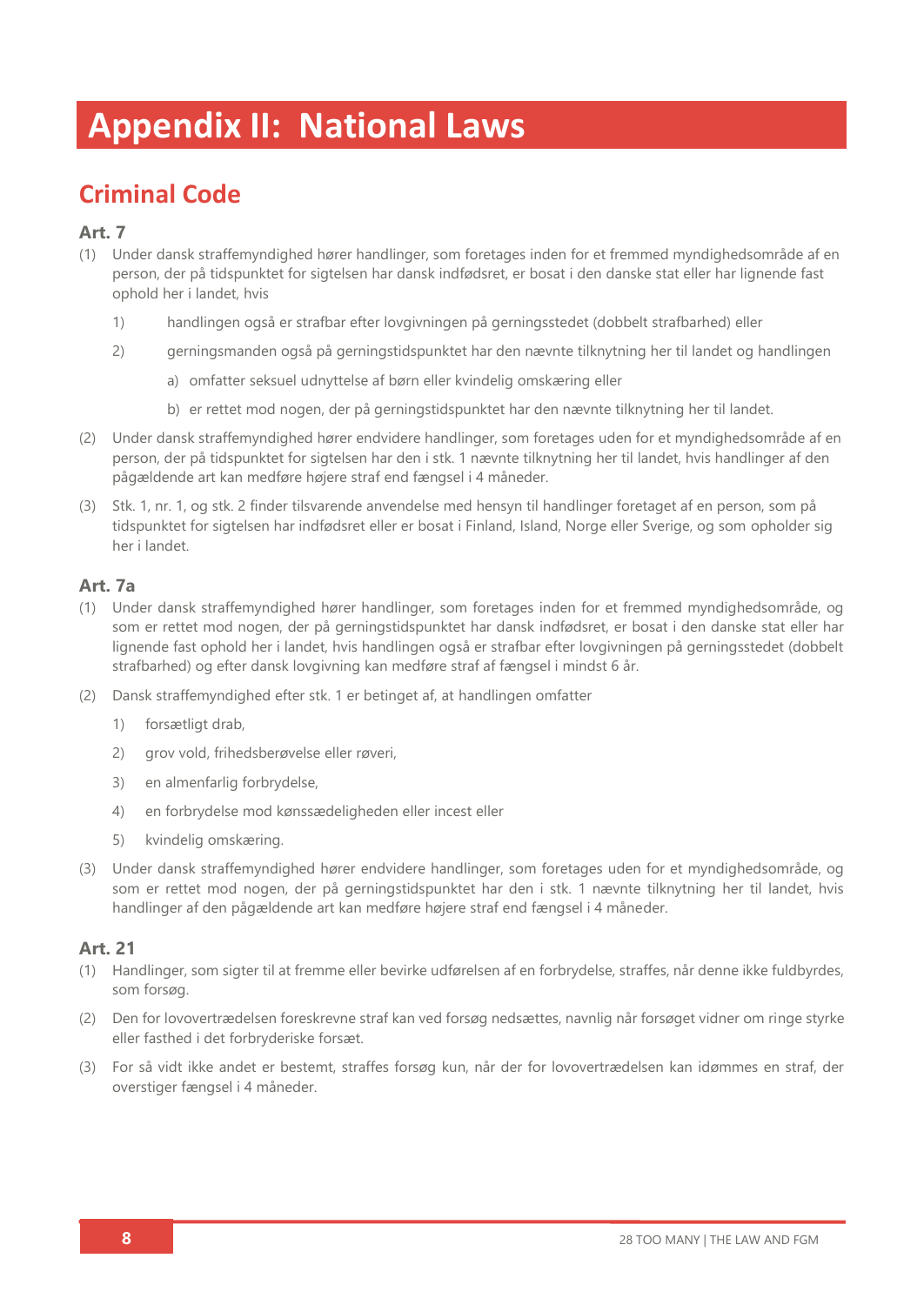### **Art. 23**

- (1) Den for en lovovertrædelse givne straffebestemmelse omfatter alle, der ved tilskyndelse, råd eller dåd har medvirket til gerningen. Straffen kan nedsættes for den, der kun har villet yde en mindre væsentlig bistand eller styrke et allerede fattet forsæt, samt når forbrydelsen ikke er fuldbyrdet eller en tilsigtet medvirken er mislykkedes.
- (2) Straffen kan ligeledes nedsættes for den, der medvirker til krænkelse af et særligt pligtforhold, men selv står uden for dette.
- (3) For så vidt ikke andet er bestemt, kan straf for medvirken ved lovovertrædelser, der ikke straffes med højere straf end fængsel i 4 måneder, bortfalde, når den medvirkende kun har villet yde en mindre væsentlig bistand eller styrke et allerede fattet forsæt, samt når hans medvirken skyldes uagtsomhed.

### **Art. 245a**

Den, som ved et legemsangreb med eller uden samtykke bortskærer eller på anden måde fjerner kvindelige ydre kønsorganer helt eller delvis, straffes med fængsel indtil 6 år.

### **Art. 246**

Har et legemsangreb, der er omfattet af § 245 eller § 245 a, været af en så grov beskaffenhed eller haft så alvorlige skader eller døden til følge, at der foreligger særdeles skærpende omstændigheder, kan straffen stige til fængsel i 10 år.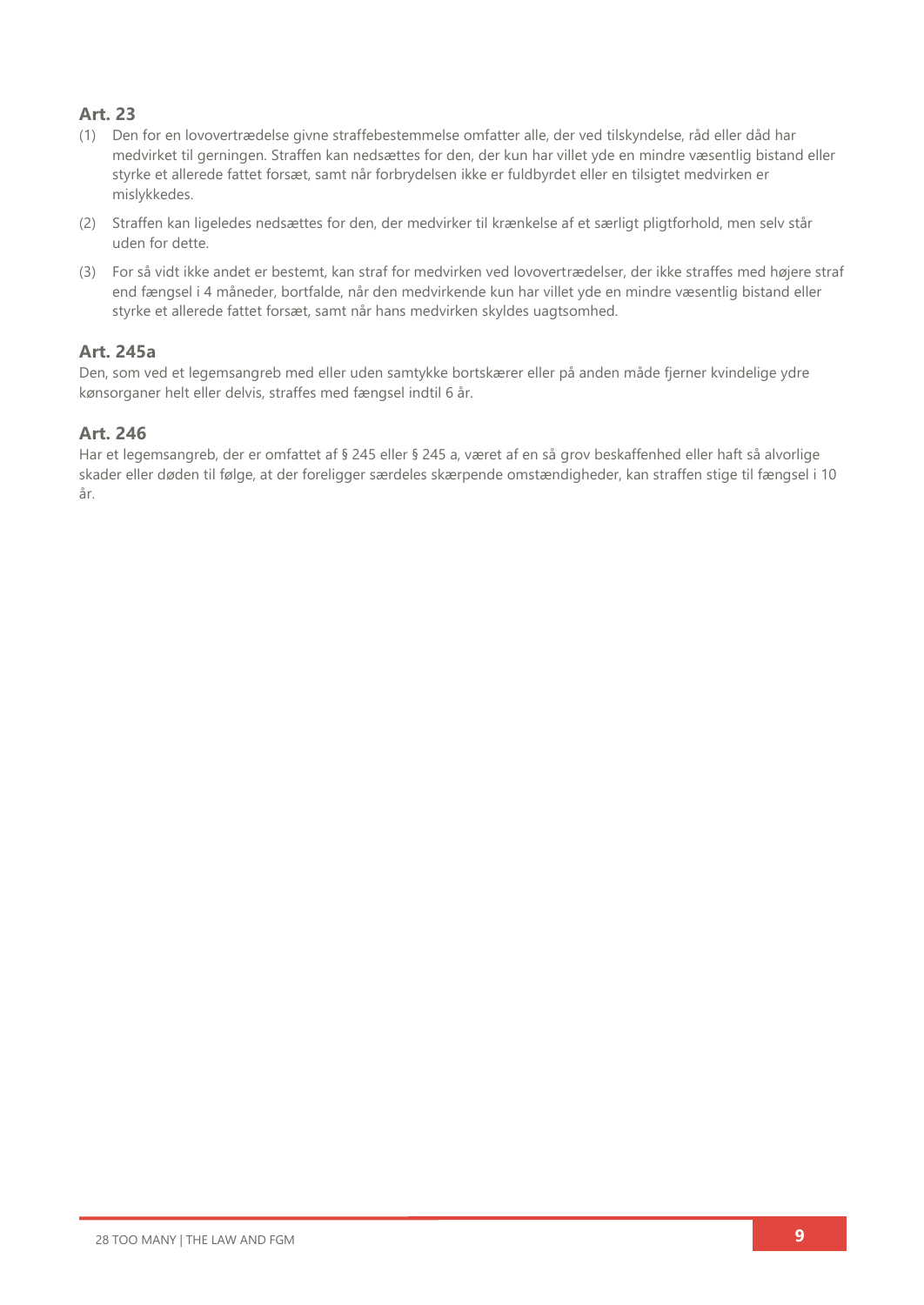## **Consolidation Act on Social Services**

### **Art. 46**

- (1) Formålet med at yde støtte til børn og unge, der har et særligt behov herfor, er at sikre, at disse børn og unge kan opnå de samme muligheder for personlig udvikling, sundhed og et selvstændigt voksenliv som deres jævnaldrende. Støtten skal ydes med henblik på at sikre barnets eller den unges bedste og skal have til formål at
	- 1) sikre kontinuitet i opvæksten og et trygt omsorgsmiljø, der tilbyder nære og stabile relationer til voksne, bl.a. ved at understøtte barnets eller den unges familiemæssige relationer og øvrige netværk,
	- 2) sikre barnets eller den unges muligheder for personlig udvikling og opbygning af kompetencer til at indgå i sociale relationer og netværk,
	- 3) understøtte barnets eller den unges skolegang og mulighed for at gennemføre en uddannelse,
	- 4) fremme barnets eller den unges sundhed og trivsel og
	- 5) forberede barnet eller den unge til et selvstændigt voksenliv.
- (2) Støtten skal være tidlig og helhedsorienteret, så problemer så vidt muligt kan forebygges og afhjælpes i hjemmet eller i det nære miljø. Støtten skal i hvert enkelt tilfælde tilrettelægges på baggrund af en konkret vurdering af det enkelte barns eller den enkelte unges og familiens forhold.
- (3) Støtten skal bygge på barnets eller den unges egne ressourcer, og barnets eller den unges synspunkter skal altid inddrages med passende vægt i overensstemmelse med alder og modenhed. Barnets eller den unges vanskeligheder skal så vidt muligt løses i samarbejde med familien og med dennes medvirken. Hvis dette ikke er muligt, skal foranstaltningens baggrund, formål og indhold tydeliggøres for forældremyndighedsindehaveren og for barnet eller den unge.

### **Art. 49a**

- (1) Skole, skolefritidsordning, sygeplejersker, sundhedsplejersker, læger, tandlæger og tandplejere ansat i den kommunale sundhedstjeneste, dagtilbud, fritidshjem, Familieretshuset og myndigheder, der løser opgaver inden for området for udsatte børn og unge, kan indbyrdes udveksle oplysninger om rent private forhold vedrørende et barns eller en ungs personlige og familiemæssige omstændigheder, hvis udvekslingen må anses for nødvendig som led i det tidlige eller forebyggende samarbejde om udsatte børn og unge.
- (2) Udveksling af oplysninger efter stk. 1 til brug for en eventuel sag, jf. kapitel 11 og 12, om et konkret barn eller en ung kan ske én gang ved et møde. I særlige tilfælde kan der ske en udveksling af oplysninger mellem de myndigheder og institutioner, der er nævnt i stk. 1, ved et opfølgende møde.
- (3) Selvejende eller private institutioner, private klinikker eller friskoler, som løser opgaver for de myndigheder, der er nævnt i stk. 1, kan indbyrdes og med de myndigheder og institutioner, der er nævnt i stk. 1, udveksle oplysninger i samme omfang som nævnt i stk. 1.
- (4) De myndigheder og institutioner, der efter stk. 1-3 kan videregive oplysninger, er ikke forpligtede hertil.

- (1) Hvis det må antages, at et barn eller en ung trænger til særlig støtte, herunder på grund af nedsat fysisk eller psykisk funktionsevne, skal kommunalbestyrelsen undersøge barnets eller den unges forhold. Undersøgelsen, der betegnes som en børnefaglig undersøgelse, gennemføres så vidt muligt i samarbejde med forældremyndighedsindehaveren og den unge, der er fyldt 15 år. Undersøgelsen skal gennemføres så skånsomt, som forholdene tillader, og må ikke være mere omfattende, end formålet tilsiger.
- (2) Kommunalbestyrelsens undersøgelse, jf. stk. 1, skal anlægge en helhedsbetragtning, der medmindre konkrete forhold betyder, at et eller flere af nedenstående numre ikke er relevante i forhold til det pågældende barn eller den unge, skal omfatte barnets eller den unges
	- 1) udvikling og adfærd,
	- 2) familieforhold,
	- 3) skoleforhold,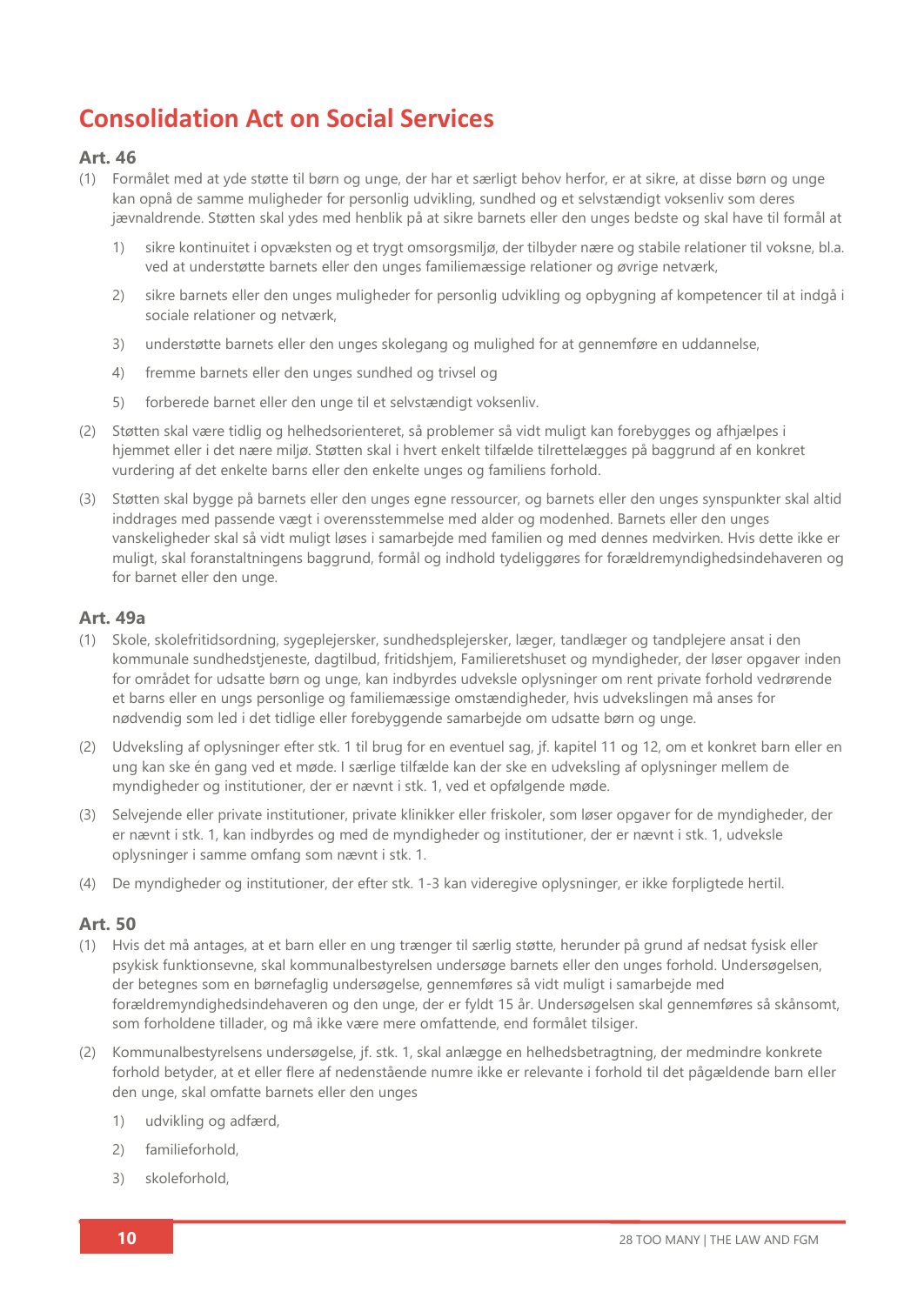- 4) sundhedsforhold,
- 5) fritidsforhold og venskaber og
- 6) andre relevante forhold.
- (3) Som led i undersøgelsen skal der finde en samtale sted med barnet eller den unge. Samtalen kan undlades, i det omfang barnets eller den unges modenhed eller sagens karakter i afgørende grad taler imod samtalens gennemførelse. Kan samtalen ikke gennemføres, skal oplysninger om barnets eller den unges synspunkter søges tilvejebragt. Samtalen kan finde sted uden samtykke fra forældremyndighedens indehaver og uden dennes tilstedeværelse, når hensynet til barnets eller den unges bedste taler herfor.
- (4) I sin undersøgelse skal kommunalbestyrelsen afdække ressourcer og problemer hos barnet, familien og netværket. For unge, der er fyldt 15 år, skal undersøgelsen afdække de særlige forhold, der skal indgå ved valg af indsats for denne aldersgruppe, jf. §§ 52, 76 og 76 a.
- (5) Kommunalbestyrelsen skal som led i undersøgelsen inddrage de fagfolk, som allerede har viden om barnets eller den unges og familiens forhold. Dette kan ske ved at inddrage sundhedsplejersker, pædagoger, psykologer, lærere eller andre. Hvis det er nødvendigt, skal kommunen lade barnet eller den unge undersøge af en læge eller en autoriseret psykolog. Iværksætter kommunen en psykologisk undersøgelse af forældremyndighedsindehaveren, skal undersøgelsen foretages af en autoriseret psykolog.
- (6) Undersøgelsen skal resultere i en begrundet stillingtagen til, om der er grundlag for at iværksætte foranstaltninger, og i bekræftende fald af hvilken art disse bør være. Hvis der er iværksat foranstaltninger sideløbende med, at undersøgelsen gennemføres, jf. § 52, stk. 2, skal der desuden tages stilling til, om disse foranstaltninger skal videreføres. Der skal være oplysninger om, hvordan forældremyndighedsindehaveren og barnet eller den unge stiller sig til foranstaltningerne, og om de forhold i familien eller i dennes omgivelser, som kan bidrage til at klare vanskelighederne.
- (7) Undersøgelsen skal afsluttes senest 4 måneder efter, at kommunalbestyrelsen bliver opmærksom på, at et barn eller en ung kan have behov for særlig støtte. Hvis undersøgelsen undtagelsesvis ikke kan afsluttes inden 4 måneder, skal kommunalbestyrelsen udarbejde en foreløbig vurdering og snarest herefter afslutte undersøgelsen.
- (8) I forbindelse med undersøgelsen skal kommunalbestyrelsen vurdere, om der skal foretages en undersøgelse af eventuelle andre børn i familien. En undersøgelse kan gennemføres som én samlet undersøgelse for flere børn i familien, dog således at der tages højde for børnenes individuelle forhold.
- (9) Hvis det må antages, at der kan opstå et behov for særlig støtte til et barn umiddelbart efter fødslen, skal kommunen undersøge de vordende forældres forhold nærmere. Undersøgelsen gennemføres så vidt muligt i samarbejde med de vordende forældre. Stk. 4-8 finder anvendelse ved afgørelsen.

- (1) Kommunalbestyrelsen skal træffe afgørelse om foranstaltninger efter stk. 3, når det må anses for at være af væsentlig betydning af hensyn til et barns eller en ungs særlige behov for støtte, jf. dog § 54, stk. 3, i lov om bekæmpelse af ungdomskriminalitet. Kommunalbestyrelsen skal vælge den eller de foranstaltninger, som bedst kan løse de problemer og behov, der er afdækket gennem den børnefaglige undersøgelse efter § 50. Afgørelsen træffes med samtykke fra forældremyndighedsindehaveren, jf. dog §§ 56, 57 a, 57 b og 58, § 68, stk. 2 og 3, og § 68 a. En afgørelse efter stk. 3, nr. 7, kræver tillige samtykke fra den unge, der er fyldt 15 år.
- (2) Støtte efter stk. 3 kan kun iværksættes efter gennemførelse af en børnefaglig undersøgelse, jf. § 50, eller en ungefaglig undersøgelse, jf. § 31 i lov om bekæmpelse af ungdomskriminalitet. Hvis særlige forhold taler herfor, kan der dog iværksættes foreløbig eller akut støtte efter stk. 3 sideløbende med undersøgelsen.
- (3) Kommunalbestyrelsen kan iværksætte hjælp inden for følgende typer af tilbud:
	- 1) Ophold i dagtilbud, fritidshjem, ungdomsklub, uddannelsessted el.lign.
	- 2) Praktisk, pædagogisk eller anden støtte i hjemmet.
	- 3) Familiebehandling eller behandling af barnets eller den unges problemer.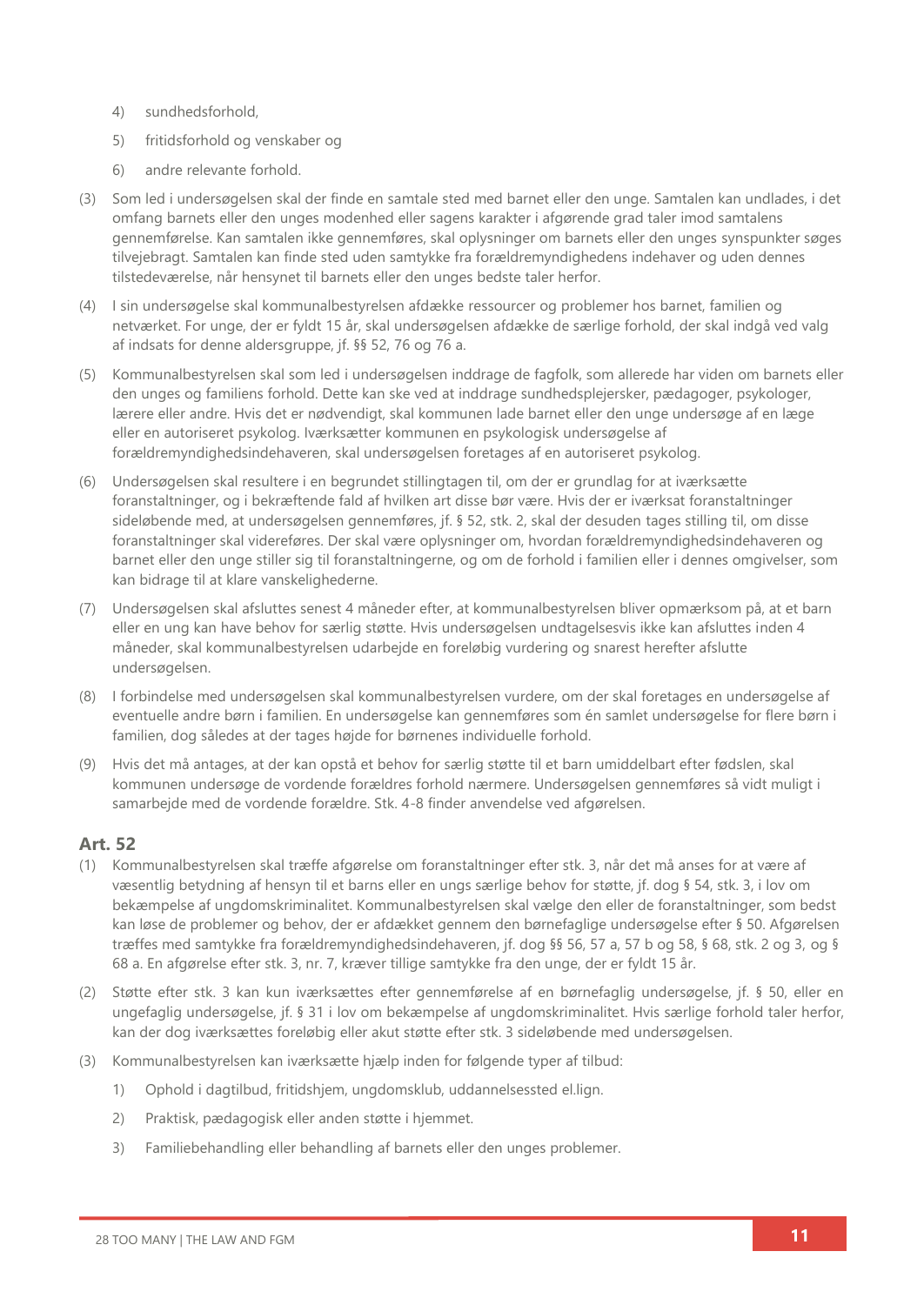- 4) Døgnophold, jf. § 55, for både forældremyndighedsindehaveren, barnet eller den unge og andre medlemmer af familien i en almen plejefamilie, i en forstærket plejefamilie, i en specialiseret plejefamilie, på et opholdssted eller på en døgninstitution, jf. § 66, stk. 1, nr. 1-3, 6 og 7, eller i et botilbud, jf. § 107.
- 5) Aflastningsordning, jf. § 55, i en almen plejefamilie, i en forstærket plejefamilie, i en specialiseret plejefamilie eller i en netværksplejefamilie, på et opholdssted eller på en døgninstitution, jf. § 66, stk. 1, nr. 1-4, 6 og 7.
- 6) Udpegning af en fast kontaktperson for barnet eller den unge eller for hele familien.
- 7) Anbringelse af barnet eller den unge uden for hjemmet på et anbringelsessted, jf. § 66.
- 8) Formidling af praktiktilbud hos en offentlig eller privat arbejdsgiver for den unge og i den forbindelse udbetaling af godtgørelse til den unge.
- 9) Anden hjælp, der har til formål at yde rådgivning, behandling og praktisk og pædagogisk støtte.
- (4) Kommunalbestyrelsen skal under en graviditet træffe afgørelse om foranstaltninger efter stk. 3, nr. 2, 3, 4, 6 eller 9, og § 52 a, når det må anses for at være af væsentlig betydning af hensyn til barnets særlige behov for støtte efter fødslen. Afgørelsen træffes med samtykke fra forældrene. Stk. 2 finder anvendelse ved afgørelsen.

### **Art. 57a**

- (1) Kommunalbestyrelsen skal træffe afgørelse om at meddele forældremyndighedsindehaveren et forældrepålæg, jf. stk. 3, når der er risiko for, at et barns eller en ungs udvikling er i fare, og det vurderes at bero på, at forældremyndighedsindehaveren ikke lever op til sit forældreansvar.
- (2) Meddelelse af et forældrepålæg forudsætter, at der foreligger oplysninger om,
	- 1) at barnet eller den unge har ulovligt skolefravær, eller at undervisningspligten i øvrigt ikke opfyldes,
	- 2) at barnet eller den unge er mistænkt eller sigtet for en overtrædelse af straffeloven, lov om euforiserende stoffer, våbenloven eller knivloven eller er mistænkt eller sigtet for anden kriminalitet af et vist omfang eller en vis grovhed,
	- 3) at barnet eller den unge har alvorlige adfærds- eller tilpasningsproblemer, eller
	- 4) at forældremyndighedsindehaveren nægter at samarbejde med de relevante myndigheder om løsningen af barnets eller den unges problemer.
- (3) Et forældrepålæg angiver en eller flere konkrete handlepligter for forældremyndighedsindehaveren, som skal være egnede til at bidrage til en løsning af barnets eller den unges problemer, og som står i rimeligt forhold til formålet. Det kan herunder fastsættes, at forældremyndighedsindehaveren skal
	- 1) sikre barnets eller den unges fremmøde i skolen ved personligt at følge barnet eller den unge i skole,
	- 2) deltage i forældremøder og konsultationer vedrørende barnets eller den unges skolegang,
	- 3) sikre barnets eller den unges deltagelse i konkrete fritidsaktiviteter ved at følge barnet eller den unge til det pågældende sted,
	- 4) sikre, at barnet eller den unge er hjemme på et nærmere fastsat tidspunkt,
	- 5) deltage i et af kommunen tilbudt forældreprogram eller
	- 6) deltage i møder med relevante myndigheder om løsningen af barnets eller den unges problemer.
- (4) Afgørelse om forældrepålæg efter stk. 1 træffes uden forudgående gennemførelse af en børnefaglig undersøgelse, jf. § 50.
- (5) Hvis der er truffet afgørelse om forældrepålæg efter stk. 1, kan kommunalbestyrelsen træffe afgørelse efter § 52, stk. 1, om at iværksætte foranstaltninger efter § 52, stk. 3, nr. 1, 2, 3, 6 og 9, selv om forældremyndighedsindehaveren ikke ønsker foranstaltningen iværksat, når det vurderes, at formålet med foranstaltningen vil kunne opnås uanset det manglende samtykke, jf. dog § 54, stk. 3, i lov om bekæmpelse af ungdomskriminalitet.
- (6) Afgørelsen om forældrepålæg træffes for en afgrænset periode af højst 12 måneders varighed. Forældrepålægget kan forlænges med højst 6 måneder ad gangen.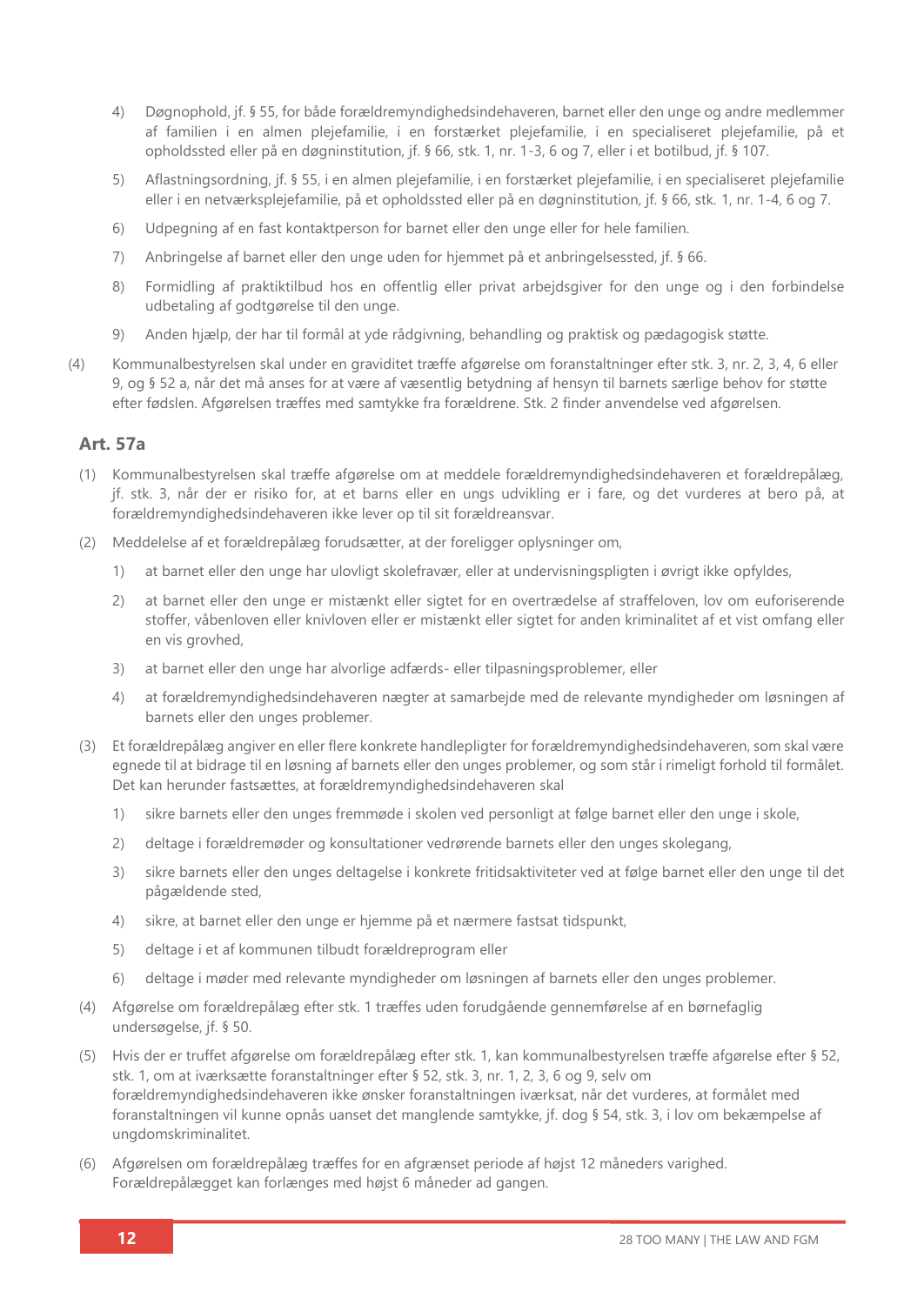- (7) Kommunalbestyrelsen skal oplyse forældremyndighedsindehaveren om, at overholdelse af pålægget er en betingelse for at modtage børne- og ungeydelsen, jf. lov om en børne- og ungeydelse, og for, at det pågældende barn eller den pågældende unge medregnes ved beregningen af boligstøtten, jf. lov om individuel boligstøtte.
- (8) Hvis kommunen vurderer, at den, der er meddelt et forældrepålæg efter stk. 1, ikke efterlever pålægget, og at den manglende efterlevelse ikke beror på undskyldelige omstændigheder, skal kommunalbestyrelsen træffe afgørelse om dette. Afgørelsen er gældende for ét kvartal.
- (9) Kommunalbestyrelsen skal træffe afgørelse om bortfald af pålægget, hvis kommunalbestyrelsen vurderer,
	- 1) at forholdet, der lå bag pålægget, ikke længere eksisterer, eller
	- 2) at forældrepålægget ikke længere er egnet til at løse barnets eller den unges problemer.

### **Art. 58**

- (1) Er der en åbenbar risiko for, at barnets eller den unges sundhed eller udvikling lider alvorlig skade på grund af
	- 1) utilstrækkelig omsorg for eller behandling af barnet eller den unge,
	- 2) overgreb, som barnet eller den unge har været udsat for,
	- 3) misbrugsproblemer, kriminel adfærd eller andre svære sociale vanskeligheder hos barnet ellerden unge eller
	- 4) andre adfærds eller tilpasningsproblemer hos barnet eller den unge,

kan børn og unge-udvalget uden samtykke fra forældremyndighedens indehaver og den unge, der er fyldt 15 år, træffe afgørelse om, at barnet eller den unge anbringes uden for hjemmet, jf. § 52, stk. 3, nr. 7. Der kan kun træffes en afgørelse efter 1. pkt., når der er begrundet formodning om, at problemerne ikke kan løses under barnets eller den unges fortsatte ophold i hjemmet.

- (2) Når hensynet til barnet eller den unge på afgørende måde taler for det, kan børn og unge-udvalget beslutte, at barnet eller den unge skal anbringes uden for hjemmet efter stk. 1, selv om forældremyndighedens indehaver og den unge giver samtykke til anbringelse efter § 52, stk. 3, nr. 7.
- (3) Såfremt en ung, der er fyldt 15 år, erklærer sig enig i anbringelsen, kan børn og unge- udvalget uanset betingelserne i stk. 1 træffe afgørelse om at anbringe den unge uden for hjemmet, jf. § 52, stk. 3, nr. 7, når anbringelsen må anses for at være af væsentlig betydning af hensyn til den unges særlige behov og problemerne ikke kan løses under den unges fortsatte ophold i hjemmet.
- (4) Børn og unge-udvalget kan ikke træffe afgørelse efter stk. 1-3 i sager om børn og unge, der er henvist til Ungdomskriminalitetsnævnet, jf. §§ 10 og 11 i lov om bekæmpelse af ungdomskriminalitet, jf. dog stk. 5.
- (5) Afgørelser efter stk. 1-3 kan træffes foreløbigt efter reglerne i § 75, når betingelserne herfor er opfyldt.

- (1) Personer, der udøver offentlig tjeneste eller offentligt hverv, skal underrette kommunalbestyrelsen, hvis de under udøvelsen af tjenesten eller hvervet får kendskab til eller grund til at antage,
	- 1) at et barn eller en ung under 18 år kan have behov for særlig støtte,
	- 2) at et barn umiddelbart efter fødslen kan få behov for særlig støtte på grund af de vordende forældres forhold,
	- 3) at et barn eller en ung under 18 år kan have behov for særlig støtte på grund af barnets eller den unges ulovlige skolefravær eller undladelse af at opfylde undervisningspligten, eller
	- 4) at et barn eller en ung under 18 år har været udsat for overgreb.
- (2) Skoleledere på folkeskoler skal underrette kommunalbestyrelsen, når en elev har ulovligt skolefravær på 15 pct. eller derover inden for et kvartal.
- (3) Social- og indenrigsministeren kan fastsætte regler om underretningspligt for andre grupper af personer, der under udøvelsen af deres erhverv får kendskab til forhold eller grund til at antage, at der foreligger forhold, som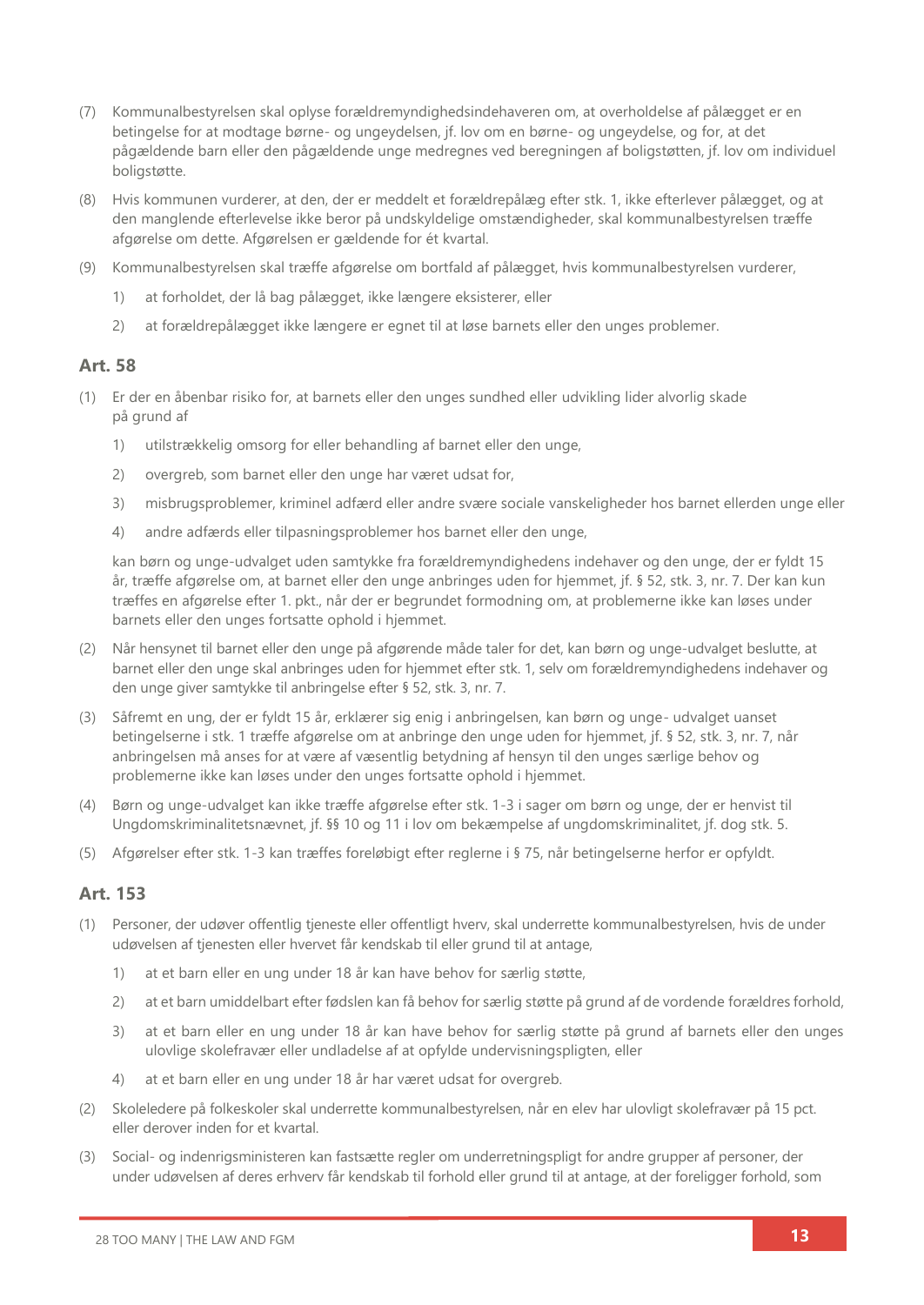bevirker, at der kan være anledning til foranstaltninger efter denne lov. Social- og indenrigsministeren kan endvidere fastsætte regler om, at andre grupper af personer har underretningspligt efter stk. 1, nr. 2, i forbindelse med aktiviteter uafhængigt af deres erhverv.

### **Art. 154**

Den, der får kendskab til, at et barn eller en ung under 18 år fra forældres eller andre opdrageres side udsættes for vanrøgt eller nedværdigende behandling eller lever under forhold, der bringer dets sundhed eller udvikling i fare, har pligt til at underrette kommunen.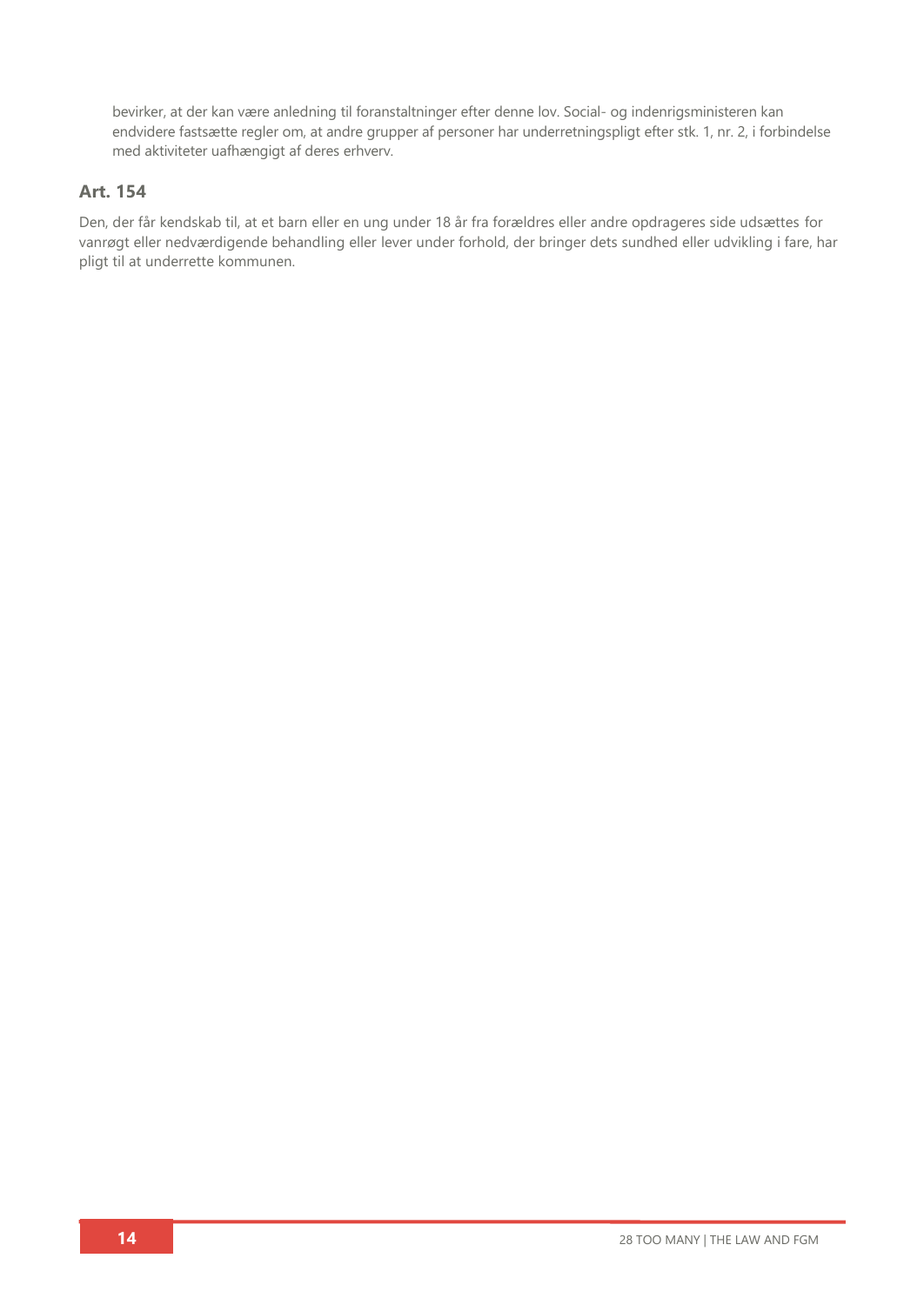- 1 Statistics Denmark (2018) *Population and Population Projections*. Available at [https://web.archive.org/web/20181030090527/https://www.dst.dk/en/Statistik/emner/befolkning-og](https://web.archive.org/web/20181030090527/https:/www.dst.dk/en/Statistik/emner/befolkning-og-valg/befolkning-og-befolkningsfremskrivning)[valg/befolkning-og-befolkningsfremskrivning](https://web.archive.org/web/20181030090527/https:/www.dst.dk/en/Statistik/emner/befolkning-og-valg/befolkning-og-befolkningsfremskrivning) (accessed 24 June 2021).
- 2 European Institute for Gender Equality (2013) *Current situation of Female Genital Mutilation in Denmark*. Available at [https://eige.europa.eu/publications/current-situation-and-trends-female-genital-mutilation](https://eige.europa.eu/publications/current-situation-and-trends-female-genital-mutilation-denmark)[denmark](https://eige.europa.eu/publications/current-situation-and-trends-female-genital-mutilation-denmark) (accessed 24 June 2021).
- 3 European Institute for Gender Equality (2021) *Female genital mutilation: How many girls are at risk in Denmark*? Available at<https://eige.europa.eu/publications/female-genital-mutilation-how-many-girls-are-risk-denmark> (accessed 24 June 2021).
- 4 World Health Organization (2020) *Factsheet: Female Genital Mutilation*. Available at [https://www.who.int/news-room/fact-sheets/detail/female-genital](https://www.who.int/news-room/fact-sheets/detail/female-genital-mutilation#:~:text=Female%20genital%20mutilation%20(FGM)%20involves,benefits%20for%20girls%20and%20women)[mutilation#:~:text=Female%20genital%20mutilation%20\(FGM\)%20involves,benefits%20for%20girls%20and%20](https://www.who.int/news-room/fact-sheets/detail/female-genital-mutilation#:~:text=Female%20genital%20mutilation%20(FGM)%20involves,benefits%20for%20girls%20and%20women) [women](https://www.who.int/news-room/fact-sheets/detail/female-genital-mutilation#:~:text=Female%20genital%20mutilation%20(FGM)%20involves,benefits%20for%20girls%20and%20women) (accessed 24 June 2021).
- 5 Government of Denmark (2016) *National action plan on prevention of "honour" related conflicts and negative social control*. Original available in Danish at [http://uim.dk/filer/integration/national-handlingsplan-forebyggelse-af](http://uim.dk/filer/integration/national-handlingsplan-forebyggelse-af-aeresrelaterede-konflikter-og-negativ-social-kontrol.pdf/@@download/file/national-handlingsplan-forebyggelse-af-aeresrelaterede-konflikter-og-negativ-social-kontrol.pdf)[aeresrelaterede-konflikter-og-negativ-social-kontrol.pdf/@@download/file/national-handlingsplan-forebyggelse](http://uim.dk/filer/integration/national-handlingsplan-forebyggelse-af-aeresrelaterede-konflikter-og-negativ-social-kontrol.pdf/@@download/file/national-handlingsplan-forebyggelse-af-aeresrelaterede-konflikter-og-negativ-social-kontrol.pdf)[af-aeresrelaterede-konflikter-og-negativ-social-kontrol.pdf](http://uim.dk/filer/integration/national-handlingsplan-forebyggelse-af-aeresrelaterede-konflikter-og-negativ-social-kontrol.pdf/@@download/file/national-handlingsplan-forebyggelse-af-aeresrelaterede-konflikter-og-negativ-social-kontrol.pdf) (accessed 24 June 2021).
- 6 Gro Møller Christoffersen, Peter James Bruhn, Rosanna de Neergaard, Susanne Engel and Vibeke Naeser (2018) 'Mapping the lack of public initiative against female genital mutilation in Denmark', *Reproductive Health Journal,* 15(59). Available at<https://reproductive-health-journal.biomedcentral.com/articles/10.1186/s12978-018-0499-2> (accessed 24 June 2021).
- 7 *International Covenant on Civil and Political Rights* (1966) United Nations Treaty Collection: Status of Treaties*.* Available at [https://treaties.un.org/Pages/ViewDetails.aspx?src=TREATY&mtdsg\\_no=IV-4&chapter=4&clang=\\_en](https://treaties.un.org/Pages/ViewDetails.aspx?src=TREATY&mtdsg_no=IV-4&chapter=4&clang=_en) (accessed 24 June 2021).
- 8 *International Covenant on Economic, Social and Cultural Rights* (1966) United Nations Treaty Collection: Status of Treaties. Available a[t https://treaties.un.org/Pages/ViewDetails.aspx?src=TREATY&mtdsg\\_no=IV-3&chapter=4](https://treaties.un.org/Pages/ViewDetails.aspx?src=TREATY&mtdsg_no=IV-3&chapter=4) (accessed 24 June 2021).
- 9 *Convention on the Elimination of All Forms of Discrimination Against Women (1979) United Nations Treaty* Collection: Status of Treaties. Available at [https://treaties.un.org/Pages/](https://treaties.un.org/Pages/ViewDetails.aspx?src=IND&mtdsg_no=IV-8&chapter=4&clang=_en#9) [ViewDetails.aspx?src=IND&mtdsg\\_no=IV-8&chapter=4&clang=\\_en#9](https://treaties.un.org/Pages/ViewDetails.aspx?src=IND&mtdsg_no=IV-8&chapter=4&clang=_en#9) (accessed 24 June 2021).
- 10 *Convention on the Rights of the Child* (1989) United Nation Treaty Collection: Status of Treaties. Available at [https://treaties.un.org/pages/ViewDetails.aspx?src=TREATY&mtdsg\\_no=IV-11&chapter=4&clang=\\_en](https://treaties.un.org/pages/ViewDetails.aspx?src=TREATY&mtdsg_no=IV-11&chapter=4&clang=_en) (accessed 24 June 2021).
- 11 Council of Europe (2021) *Chart of signatures and ratifications of Treaty 210, Convention on preventing and combating violence against women and domestic violence*. Available at [https://www.coe.int/en/web/conventions/full-list/-/conventions/treaty/197/](https://www.coe.int/en/web/conventions/full-list/-/conventions/treaty/197/?module=signatures-by-treaty&treatynum=210) [?module=signatures-by-treaty&treatynum=210](https://www.coe.int/en/web/conventions/full-list/-/conventions/treaty/197/?module=signatures-by-treaty&treatynum=210) (accessed 17 May 2021).
	- Council of Europe (2021) *Reservations and Declarations for Treaty 210, Convention on preventing and combating violence against women and domestic violence*. Available at [https://www.coe.int/en/web/conventions/full-list/-/conventions/treaty/197/](https://www.coe.int/en/web/conventions/full-list/-/conventions/treaty/197/?module=declarations-by-treaty&numSte=210&codeNature=0) [?module=declarations-by-treaty&numSte=210&codeNature=0](https://www.coe.int/en/web/conventions/full-list/-/conventions/treaty/197/?module=declarations-by-treaty&numSte=210&codeNature=0) (accessed 17 May 2021).
- 12 Council of Europe (2021) *Chart of Signatures and Ratifications of Treaty 005, Convention for the Protection of Human Rights and Fundamental Freedoms*. Available at [coe.int/en/web/conventions/full-list/-](file:///C:/Users/Danica/Desktop/Law%20Reports/coe.int/en/web/conventions/full-list/-/conventions/treaty/005/signatures) [/conventions/treaty/005/signatures?module=signatures-by-treaty&treatynum=005](file:///C:/Users/Danica/Desktop/Law%20Reports/coe.int/en/web/conventions/full-list/-/conventions/treaty/005/signatures) (accessed 17 May 2021).
	- Council of Europe (2021) *Reservations and Declarations for Treaty 005, Convention for the Protection of Human Rights and Fundamental Freedoms*. Available at [https://www.coe.int/en/web/conventions/full-list/-](https://www.coe.int/en/web/conventions/full-list/-/conventions/treaty/005/?module=declarations-by-treaty&numSte=005&codeNature=0) [/conventions/treaty/005/?module=declarations-by-treaty&numSte=005&codeNature=0](https://www.coe.int/en/web/conventions/full-list/-/conventions/treaty/005/?module=declarations-by-treaty&numSte=005&codeNature=0) (accessed 17 May 2021).

### *Cover images:* Image of Denmark taken from Canva stock library*.*  Mike Von (2020) [untitled]. Available at [www.unsplash.com/photos/BhcutpohYwg.](http://www.unsplash.com/photos/BhcutpohYwg)

*Please note that the use of a photograph of any girl or woman in this report does not imply that she has, nor has not, undergone FGM.*